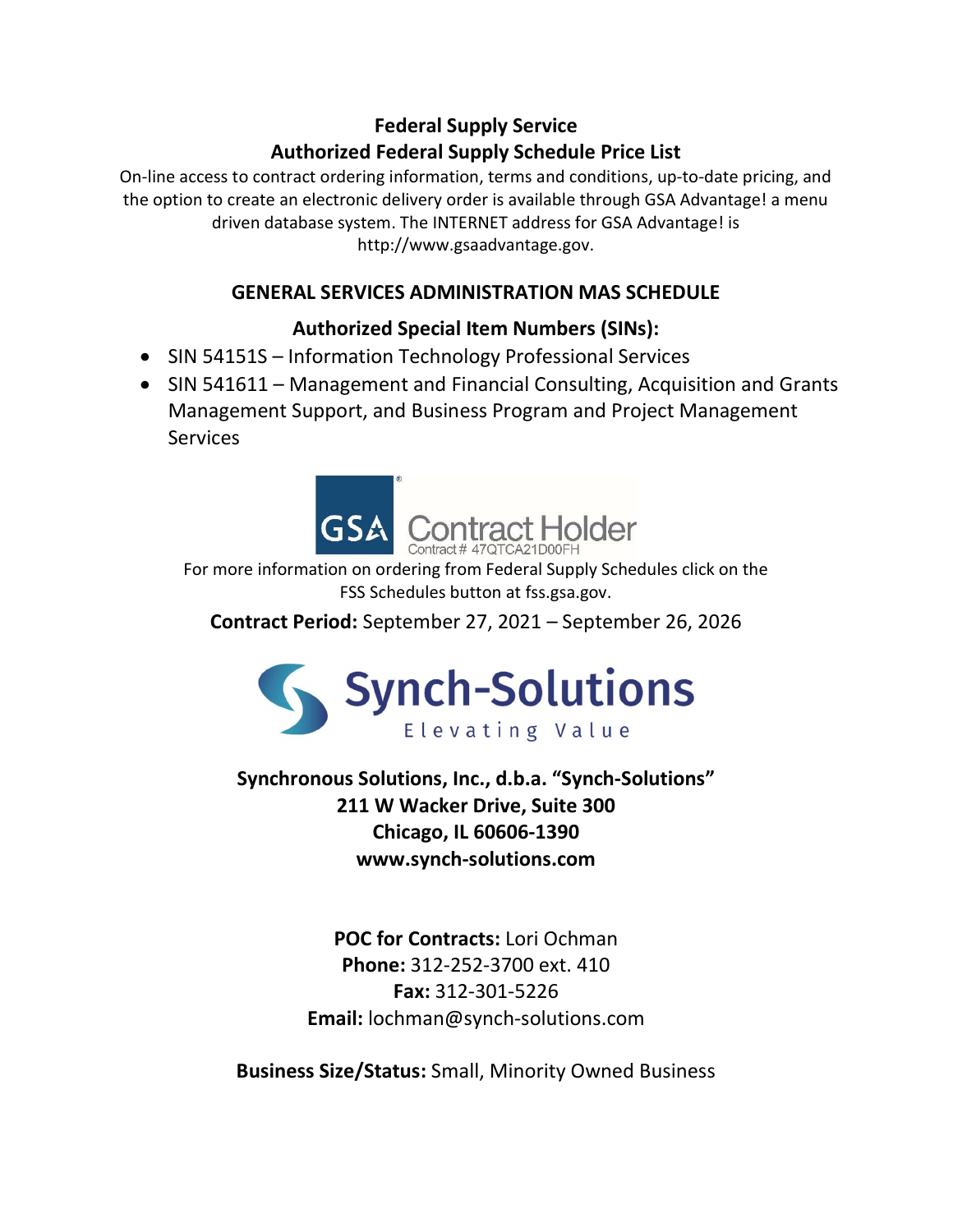

# **Table of Contents**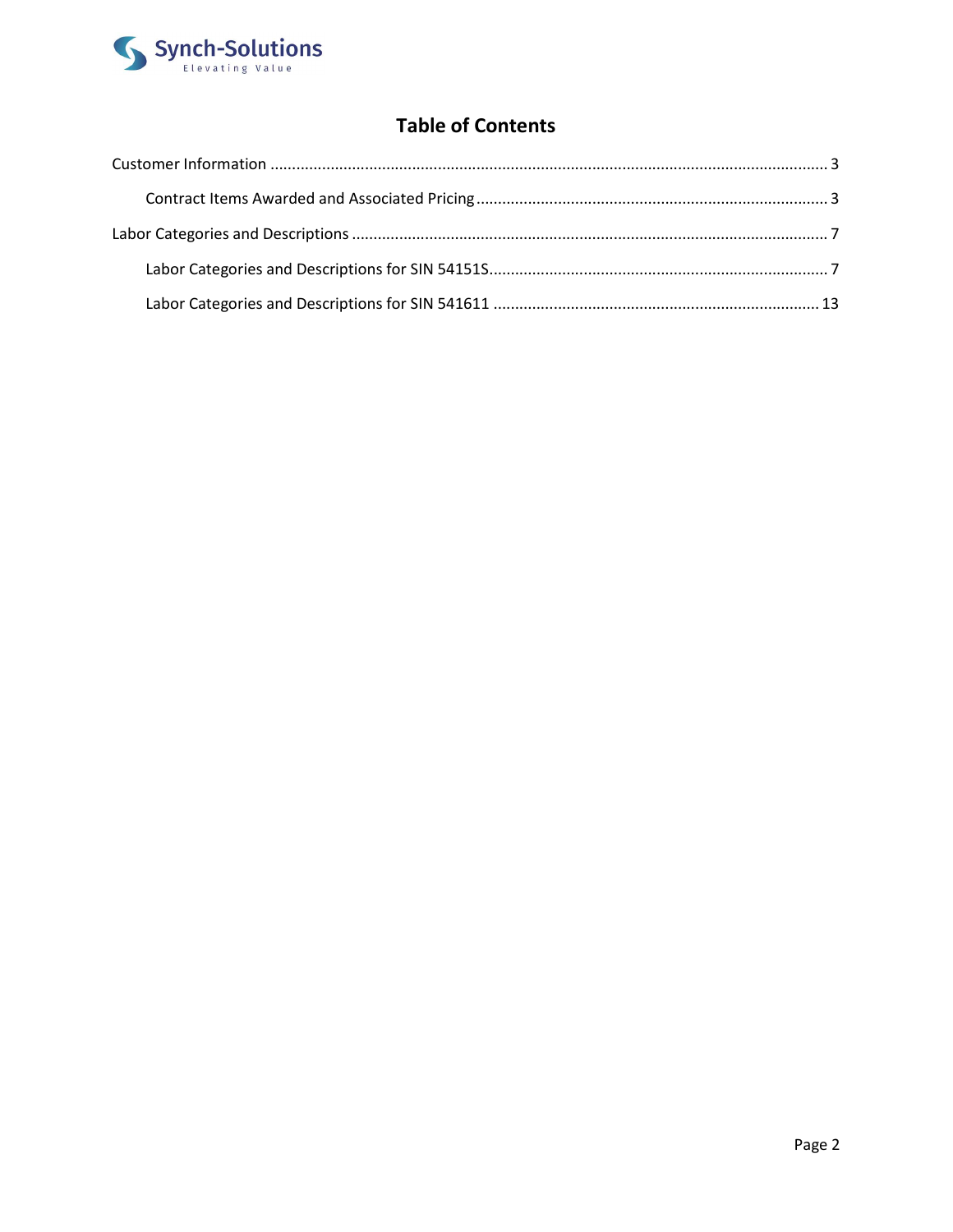

# Customer Information

# 1a. Table of Awarded Special Item Numbers (SIN):

| <b>SIN</b> | <b>Description</b>                                                     |
|------------|------------------------------------------------------------------------|
| 54151S     | <b>IT Professional Services</b>                                        |
| 541611     | Management and Financial Consulting, Acquisition and Grants Management |
|            | Support, and Business Program and Project Management Services          |

# 1b. Lowest Priced Model Number and Price for Each SIN:

N/A – Service-based pricing

# 1c. Hourly Rates (Services Only):

# Contract Items Awarded and Associated Pricing

Note: All rates include Industrial Funding Fee of .75%

#### SIN 54151S

|                                | September    | September        | September    | September    | September        |
|--------------------------------|--------------|------------------|--------------|--------------|------------------|
| <b>Labor Category</b>          | $27, 2021 -$ | $27, 2022 -$     | $27, 2023 -$ | $27, 2024 -$ | $27, 2025 -$     |
|                                | September    | <b>September</b> | September    | September    | <b>September</b> |
|                                | 26, 2022     | 26, 2023         | 26, 2024     | 26, 2025     | 26, 2026         |
| .NET Developer 1               | \$83.62      | \$85.62          | \$87.68      | \$89.78      | \$91.94          |
| NET Developer 2                | \$112.50     | \$115.20         | \$117.97     | \$120.80     | \$123.70         |
| <b>Application Developer 1</b> | \$83.62      | \$85.62          | \$87.68      | \$89.78      | \$91.94          |
| <b>Application Developer 2</b> | \$116.59     | \$119.39         | \$122.26     | \$125.19     | \$128.20         |
| <b>Applications Manager</b>    | \$110.07     | \$112.71         | \$115.41     | \$118.18     | \$121.02         |
| <b>Enterprise Architect 2</b>  | \$171.28     | \$175.40         | \$179.60     | \$183.92     | \$188.33         |
| <b>Enterprise Architect 3</b>  | \$211.59     | \$216.66         | \$221.86     | \$227.19     | \$232.64         |
| ETL Developer 1                | \$110.83     | \$113.49         | \$116.21     | \$119.00     | \$121.86         |
| <b>Functional Lead</b>         | \$171.28     | \$175.40         | \$179.60     | \$183.92     | \$188.33         |
| Help Desk Technician           | \$56.89      | \$58.25          | \$59.65      | \$61.08      | \$62.55          |
| <b>RPA Consultant</b>          | \$117.86     | \$120.69         | \$123.59     | \$126.56     | \$129.59         |
| <b>Solution Architect</b>      | \$171.28     | \$175.40         | \$179.60     | \$183.92     | \$188.33         |
| Subject Matter Advisor         | \$161.21     | \$165.08         | \$169.04     | \$173.10     | \$177.25         |
| <b>Subject Matter Expert</b>   | \$171.28     | \$175.40         | \$179.60     | \$183.92     | \$188.33         |
| Test Analyst 3                 | \$83.37      | \$85.37          | \$87.41      | \$89.51      | \$91.66          |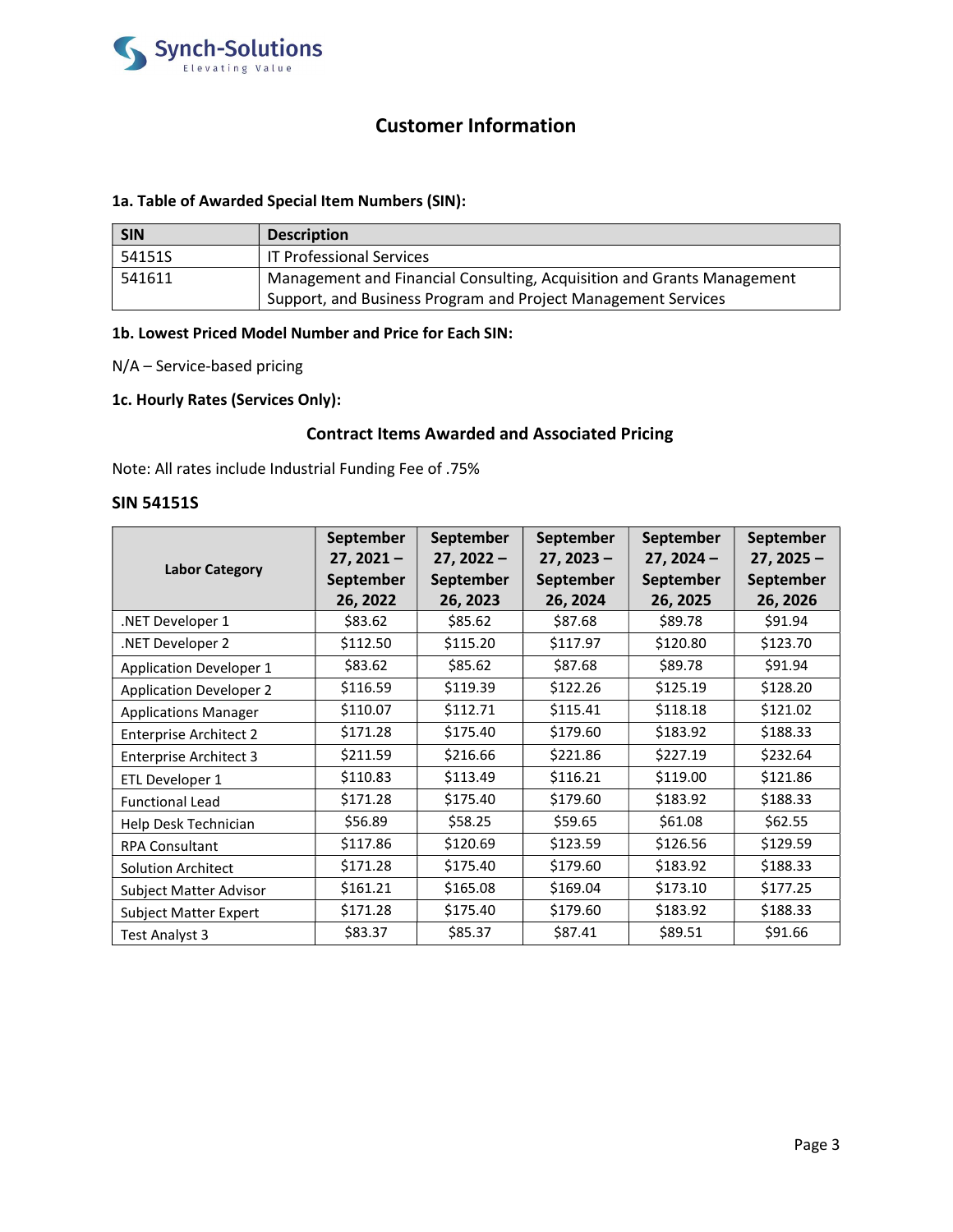

# SIN 541611

|                                  | <b>September</b><br>$27, 2021 -$ | September<br>$27, 2022 -$ | September<br>$27, 2023 -$ | September<br>$27, 2024 -$ | September<br>$27, 2025 -$ |
|----------------------------------|----------------------------------|---------------------------|---------------------------|---------------------------|---------------------------|
| <b>Labor Category</b>            | <b>September</b>                 | September                 | <b>September</b>          | <b>September</b>          | September                 |
|                                  | 26, 2022                         | 26, 2023                  | 26, 2024                  | 26, 2025                  | 26, 2026                  |
| <b>Benchmarking Analyst</b>      | \$105.79                         | \$108.33                  | \$110.93                  | \$113.59                  | \$116.32                  |
| <b>Benchmarking Lead</b>         | \$130.98                         | \$134.13                  | \$137.34                  | \$140.64                  | \$144.02                  |
| <b>Change Management Analyst</b> | \$100.76                         | \$103.17                  | \$105.65                  | \$108.19                  | \$110.78                  |
| Change Management Lead           | \$130.98                         | \$134.13                  | \$137.34                  | \$140.64                  | \$144.02                  |
| Process Analyst 1                | \$105.79                         | \$108.33                  | \$110.93                  | \$113.59                  | \$116.32                  |
| Process Design Lead              | \$130.98                         | \$134.13                  | \$137.34                  | \$140.64                  | \$144.02                  |
| Program Manager 1                | \$132.96                         | \$136.15                  | \$139.42                  | \$142.76                  | \$146.19                  |
| Program Manager 2                | \$233.75                         | \$239.36                  | \$245.11                  | \$250.99                  | \$257.01                  |
| Program Manager 3                | \$296.22                         | \$303.33                  | \$310.61                  | \$318.07                  | \$325.70                  |
| Project Coordinator              | \$90.65                          | \$92.83                   | \$95.05                   | \$97.33                   | \$99.67                   |
| Project Manager 1                | \$123.93                         | \$126.90                  | \$129.95                  | \$133.07                  | \$136.26                  |
| Project Manager 2                | \$161.21                         | \$165.08                  | \$169.04                  | \$173.10                  | \$177.25                  |
| Project Manager 3                | \$191.44                         | \$196.03                  | \$200.73                  | \$205.55                  | \$210.49                  |
| Receptionist/Admin               | \$58.22                          | \$59.61                   | \$61.04                   | \$62.51                   | \$64.01                   |
| <b>Technical Writer</b>          | \$125.94                         | \$128.97                  | \$132.06                  | \$135.23                  | \$138.48                  |
| Training Lead 1                  | \$123.93                         | \$126.90                  | \$129.95                  | \$133.07                  | \$136.26                  |
| Training Lead 2                  | \$151.13                         | \$154.76                  | \$158.47                  | \$162.28                  | \$166.17                  |

## 2. Maximum Order\*:

SIN 54151S - \$500,000.00 SIN 541611 - \$500,000.00

NOTE TO ORDERING ACTIVITIES: \*If the best value selection places your order over the Maximum Order identified in this catalog/pricelist, you have an opportunity to obtain a better schedule contract price. Before placing your order, contact the contactor for a better price. The contractor may (1) offer a new price for this requirement (2) offer the lowest price available under this contract or (3) decline the order. A delivery order that exceeds the maximum order may be placed under the schedule contract in accordance with FAR 8.404.

## 3. Minimum Order:

SIN 54151S - \$100.00 SIN 541611 - \$100.00

# 4. Geographic Coverage:

FOB Destination: N/A - Services only FOB Origin: N/A - Services only Services provided to all 50 states, Washington, DC, Puerto Rico, and US Territories.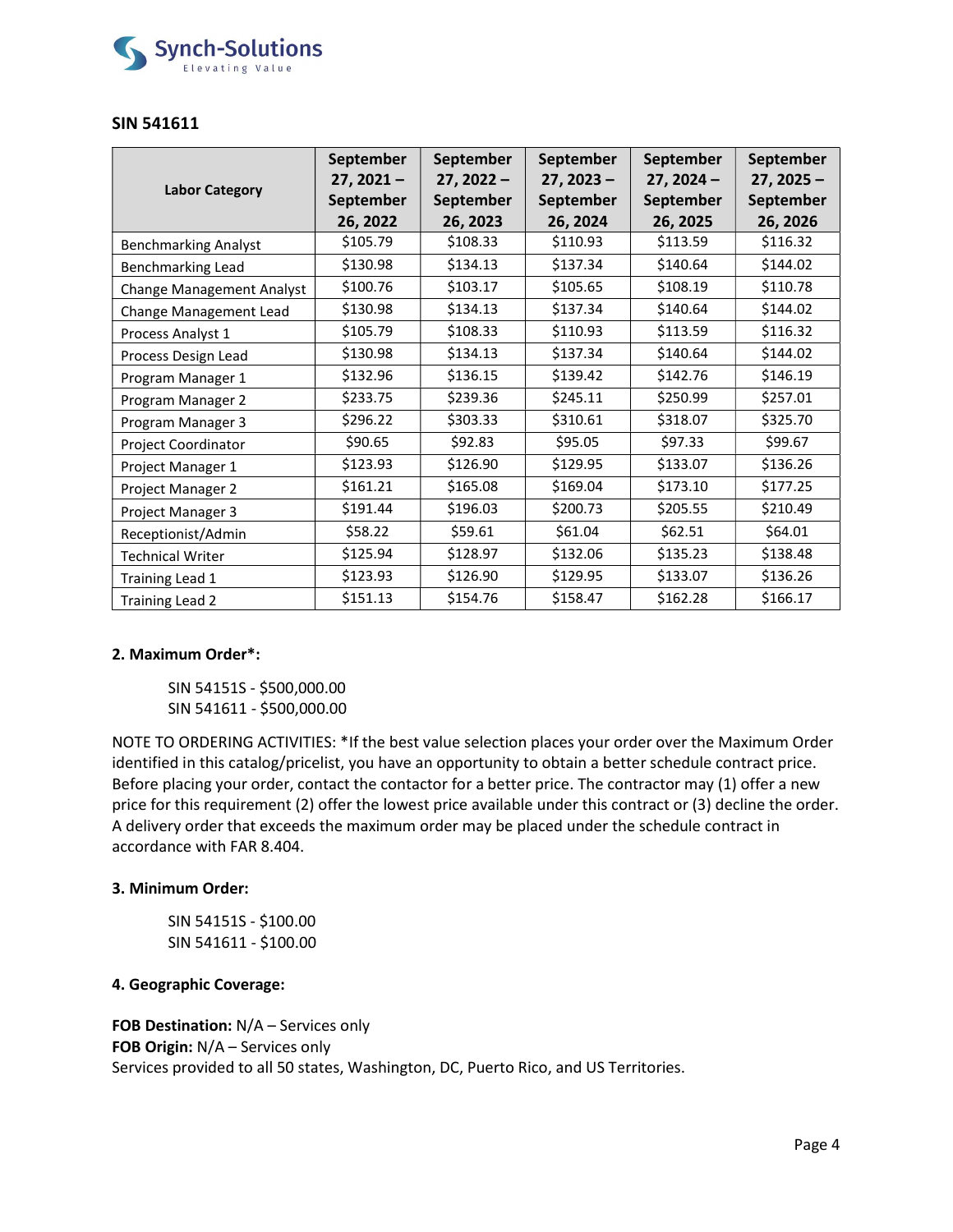

# 5. Point(s) of Production:

USA

Headquarters: 211 West Wacker Drive, Suite 300, Chicago, IL 60606 – Cook County, IL

# 6. Discount from List Prices:

 SIN 54151S – 2.86% to 40.72% SIN 541611 – 2.00% to 31.58%

7. Quantity Discount(s): None

8. Prompt Payment Terms: None – Standard Payment Terms are Net 30

9a. Government Purchase Cards: Yes, Government Purchase Cards are accepted below the micropurchase threshold.

9b. Government Purchase Cards: Yes, Government Purchase Cards are accepted above the micropurchase threshold. Contact contractor for limit.

## 10. Foreign Items: N/A

11a. Time of Delivery: Services only - negotiated with Ordering Agency

11b. Expedited Delivery: Services only - negotiated with Ordering Agency

11c. Overnight and 2-Day Delivery: N/A – services only

11d. Urgent Requirements: Customers are encouraged to contact the contractor for the purpose of requesting accelerated delivery.

## 12. FOB Point: Destination

## 13a. Ordering Address:

Synchronous Solutions, Inc. 211 W Wacker Drive, Suite 300 Chicago, IL 60606-1390 www.synch-solutions.com 312-252-3700

13.2 Ordering Procedures: For supplies and services, the ordering procedures, information on Blanket Purchase Agreements (BPAs) are found in Federal Acquisition Regulation (FAR) 8.405-3.

## 14. Payment Address:

Synchronous Solutions, Inc. 211 W Wacker Drive, Suite 300 Chicago, IL 60606-1390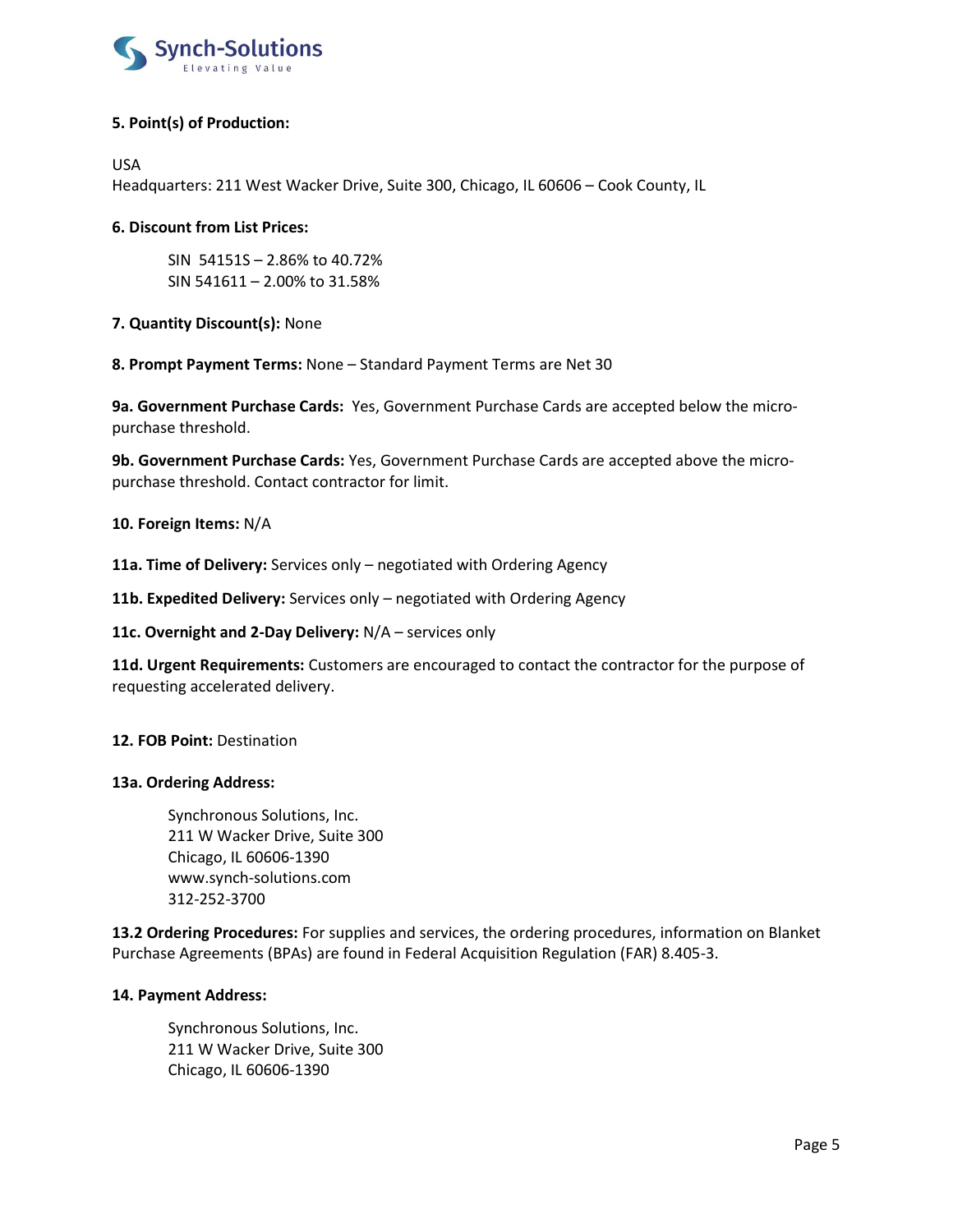

15. Warranty Provision: One business cycle (90 days) for project implementations and upgrades. No warranty for staff augmentation.

16. Export Packing Charges: N/A

17. Terms and Conditions of Government Purchase Card Acceptance: Yes, Government Purchase Cards are accepted above the micro-purchase threshold.

18. Terms and Conditions of Rental, Maintenance, and Repair (if applicable): N/A

19. Terms and Conditions of Installation (if applicable): N/A

20a. Terms and Conditions of Repair Parts Indicating Date of Parts Price Lists and Any Discounts from List Prices (if applicable): N/A

20b. Terms and Conditions for Any Other Services (if applicable): N/A

21. List of Service and Distribution Points (if applicable): N/A

22. List of Participating Dealers (if applicable): N/A

23. Preventive Maintenance (if applicable): N/A

24a. Special Attributes: None

24b. Section 508 Compliance for Electronic and Information Technology (EIT): Accepted

25. DUNS Number: 107394343

26. Notification regarding Registration in System for Award Management (SAM) Database: Contractor has an Active Registration in the SAM database.

Expiration Date: September 29, 2022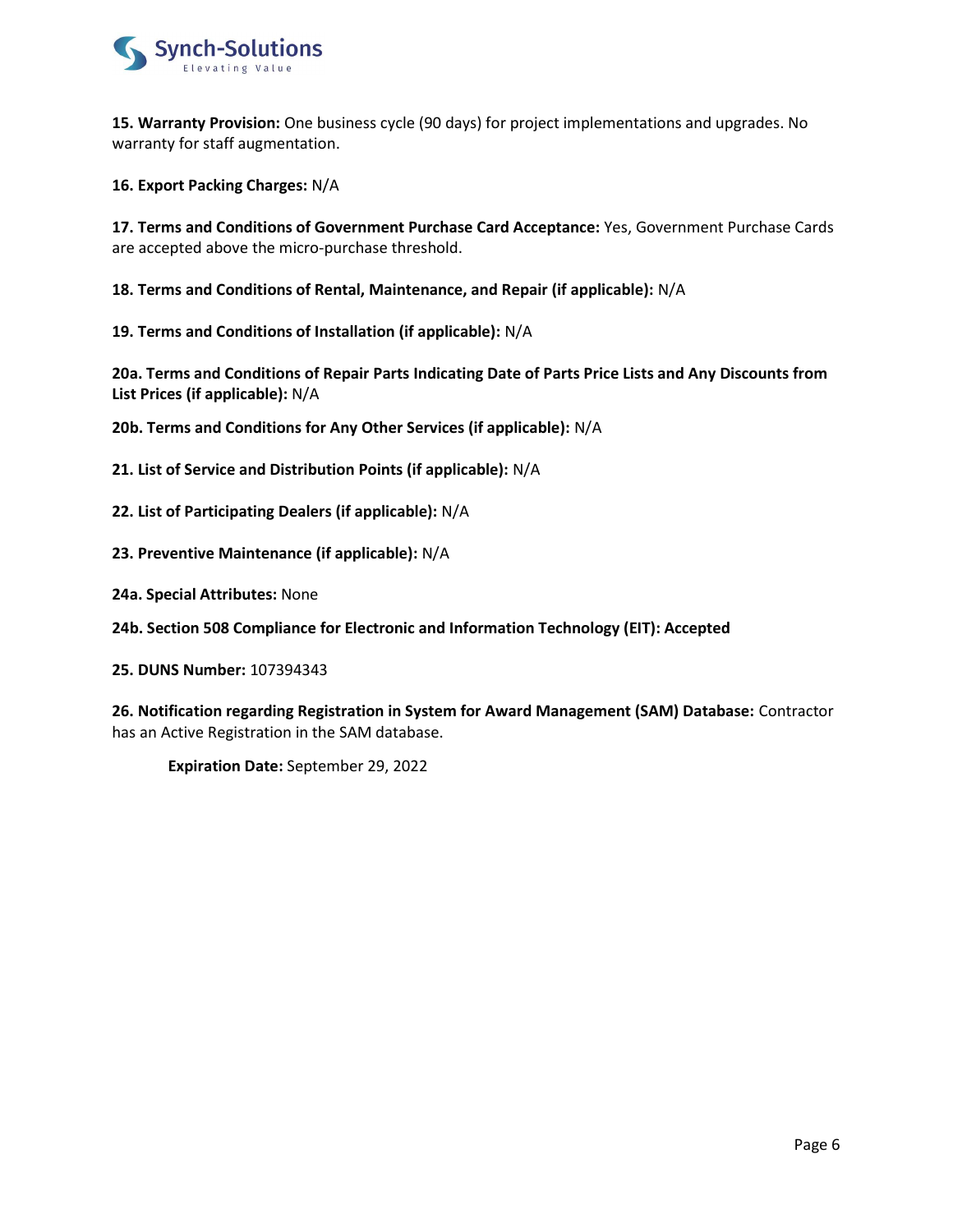

# Labor Categories and Descriptions

# Labor Categories and Descriptions for SIN 54151S

## .NET Developer 1

Minimum/General Experience: Requirements include, but are not limited to: experience working with front-end web technologies, .NET technologies, and SQL Server databases; 2 to 4 years of full-stack development experience; 2+ years of T-SQL and SQL Server experience; 2+ years of C# experience for application development, 2+ years of experience with front-end web technologies (ASP.NET, jQuery, REST, JavaScript, HTML, CSS, Bootstrap, etc.); experience creating queries and performing ETL activities; experience creating and consuming web services needs; ability to create an entire application around a given domain inclusive of pages, user membership, navigation.

Functional Responsibility: Works as part of a team to develop critical applications. Creates queries and extracts data, along with transforming data for import into other systems. Creates, updates, selects, and deletes data from back-end databases. Uses data for reporting and business intelligence portals and dashboards. Builds interfaces to interact with data.

Minimum Education Requirement: B.A. or B.S. in a technical field

# .NET Developer 2

Minimum/General Experience: Requirements include, but are not limited to: experience working with front-end web technologies, .NET technologies, and SQL Server databases; 4 to 7 years of full-stack development experience; 4+ years of T-SQL and SQL Server experience; 4+ years of C# experience for application development, 4+ years of experience with front-end web technologies (ASP.NET, jQuery, REST, JavaScript, HTML, CSS, Bootstrap, etc.); experience creating queries and performing ETL activities; experience creating and consuming web services needs; ability to create an entire application around a given domain inclusive of pages, user membership, navigation.

Functional Responsibility: Works as part of a team to develop critical applications. Creates queries and extracts data, along with transforming data for import into other systems. Creates, updates, selects, and deletes data from back-end databases. Uses data for reporting and business intelligence portals and dashboards. Builds interfaces to interact with data.

Minimum Education Requirement: B.A. or B.S. in a technical field

## Application Developer 1

Minimum/General Experience: Requirements include: proven experience as application developer; experience in designing and building applications; skill in programming in at least one programming language, such as C#, Java (J2EE), etc.; in-depth knowledge of programming for diverse operating systems and platforms using development tools; excellent understanding of software design and programming principles; analytical thinking and problem-solving capability; attention to detail and timemanagement skills. Two years minimum experience with required applications. Certification in relevant application is a plus.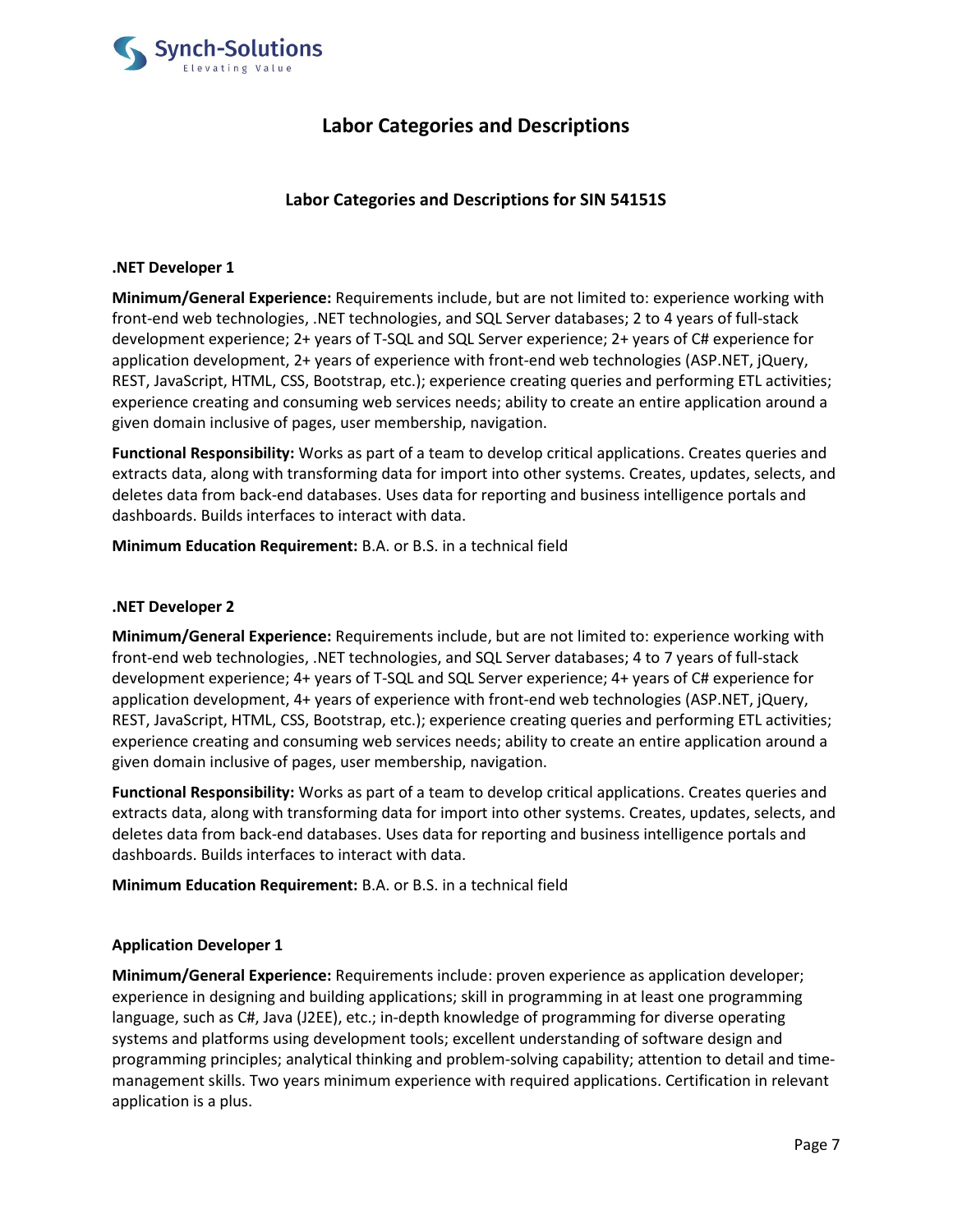

Functional Responsibility: Collaborates with a team of IT professionals to set specifications for new applications. Designs creative prototypes according to specifications. Writes high-quality source code to program complete applications within deadlines. Performs unit and integration testing. Conducts functional and non-functional testing. Performs application troubleshooting and debugging. Evaluates existing applications to reprogram, update, add features, or otherwise modify. Develops technical documents and handbooks to accurately represent application design and code.

# Minimum Education Requirement: B.A. or B.S. in a technical field

# Application Developer 2

Minimum/General Experience: Requirements include but are not limited to: proven experience as application developer; experience in designing and building applications; skill in programming in at least one programming language, such as C#, Java (J2EE), etc.; in-depth knowledge of programming for diverse operating systems and platforms using development tools; excellent understanding of software design and programming principles; analytical thinking and problem-solving capability; attention to detail and time-management skills. Five years minimum experience with required applications. Certification in relevant application is a plus.

Functional Responsibility: Collaborates with a team of IT professionals to set specifications for new applications. Designs creative prototypes according to specifications. Writes high-quality source code to program complete applications within deadlines. Performs unit and integration testing. Conducts functional and non-functional testing. Performs application troubleshooting and debugging. Evaluates existing applications to reprogram, update, add features, or otherwise modify. Develops technical documents and handbooks to accurately represent application design and code.

Minimum Education Requirement: B.A. or B.S. in a technical field

## Applications Manager

Minimum/General Experience: Requirements include, but are not limited to: strong analytical and problem-solving skills; 5+ years of experience as an Applications Manager; excellent written and oral communication skills; leadership ability; knowledge of system design, development, implementation, and user support principles and practices; experience with database management; familiarity with Project Management principles; experience troubleshooting information systems; experience facilitating and leading training; and experience preparing workflow analyses.

Functional Responsibility: Manages the software applications within a business. Determines the specific applications needed to improve business operations. Assesses business processes and identifies possible application solutions that will improve processes or otherwise benefit the business. Prepares hardware for application implementations. Supervises application implementations, upgrades, and maintenance. Develops standards, processes, and procedures for application usage. Troubleshoots software and devises solutions to correct issues. Engages with people at all levels of an organization. Trains and communicates to stakeholders how to use the applications. Works as part of a team, and may be called upon to manage teams.

Minimum Education Requirement: B.A. or B.S. in a technical field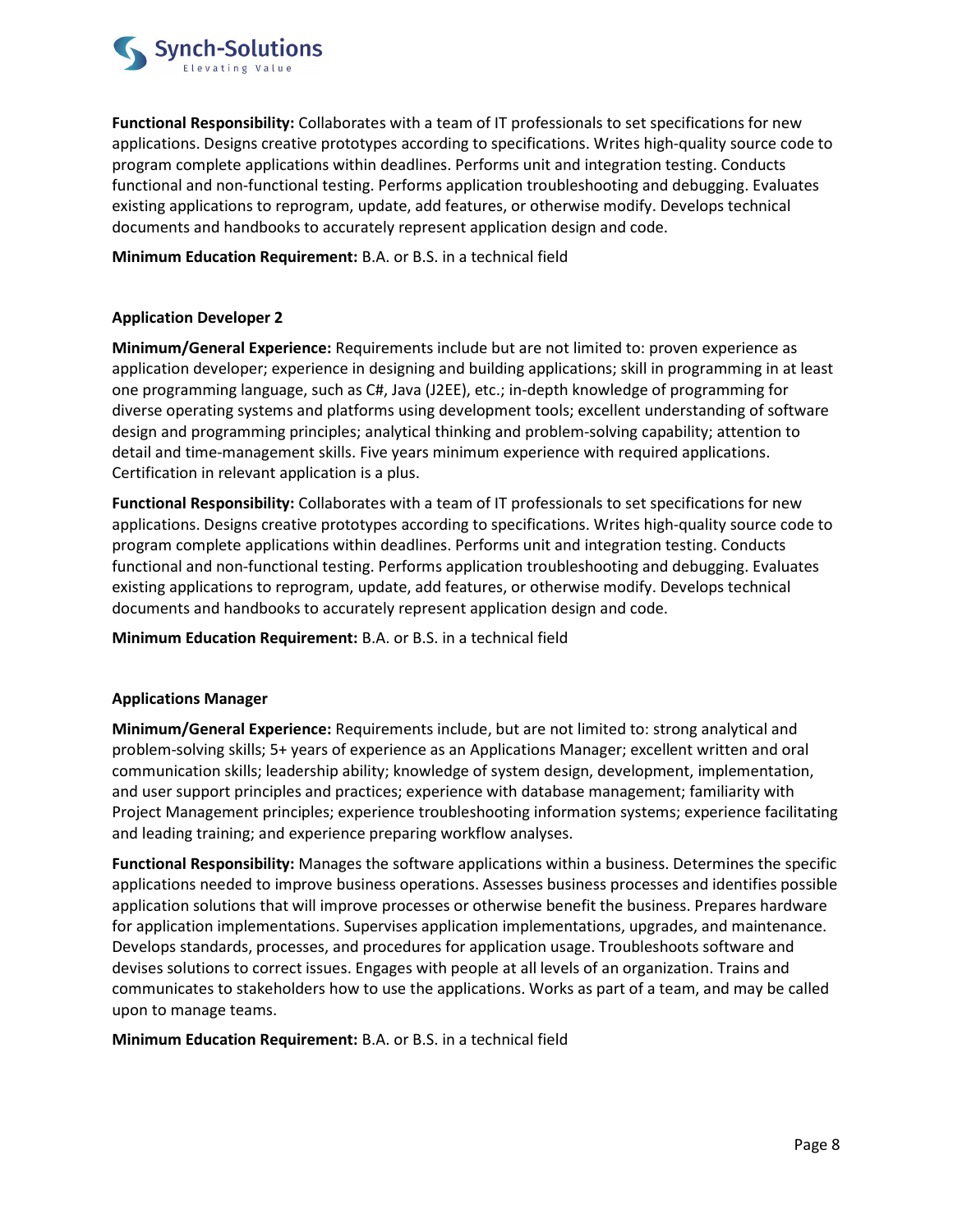

# Enterprise Architect 2

Minimum/General Experience: Requirements include, but are not limited to: 5+ years of Enterprise Architecture experience; strong leading skills in all stages of the Architecture Development Method (ADM); experience with Agile and/or Waterfall Project Management; experience with software products relevant to the project; experience with Microsoft Office applications; extensive experience with Enterprise Architecture best practices and goals; demonstrated ability to derive, define, and explicitly represent various artifacts within Enterprise Framework. TOGAF Certification a plus.

Functional Responsibility: Identifies and analyzes the execution of change toward desired business vision and outcomes. Leads, prioritizes, and develops the overall enterprise architecture discipline, in conjunction with the other Enterprise Architecture (EA) roles, as well as with the business and IT leaders. Develops the Enterprise Architecture Strategy and Framework. Coordinates Enterprise Architecture activities with Client and internal teams. Assists in aligning Business and Enterprise Initiatives with the Enterprise Architecture. Translates or maps business strategy into technical architecture strategy. Ensures auditing compliance within the Enterprise Architecture standards. Recommends and participates in the analysis, evaluation, and development of enterprise long-term strategic plan and operating plan to ensure that the EA objectives are consistent with the enterprise's long-term business objectives. Develops and maintains project level and Enterprise-level model consistency and integration. Develops and implements large-scale, high-impact integrated organizational plans that ensure business, technical, and customer requirements are met. Develops methods and techniques for modeling technologies. Understands the meanings and relationships between various models. Builds an effective architecture Governance framework. Leads teams, including cross-functional teams. Understand developer needs in parallel with business needs.

Minimum Education Requirement: B.A. or B.S. in a technical field

# Enterprise Architect 3

Minimum/General Experience: Requirements include, but are not limited to: 7+ years of Enterprise Architecture experience; strong leading skills in all stages of the Architecture Development Method (ADM); experience with Agile and/or Waterfall Project Management; experience with software products relevant to the project; experience with Microsoft Office applications; extensive experience with Enterprise Architecture best practices and goals; demonstrated ability to derive, define, and explicitly represent various artifacts within Enterprise Framework. TOGAF Certification a plus.

Functional Responsibility: Identifies and analyzes the execution of change toward desired business vision and outcomes. Leads, prioritizes, and develops the overall enterprise architecture discipline, in conjunction with the other Enterprise Architecture (EA) roles, as well as with the business and IT leaders. Develops the Enterprise Architecture Strategy and Framework. Coordinates Enterprise Architecture activities with Client and internal teams. Assists in aligning Business and Enterprise Initiatives with the Enterprise Architecture. Translates or maps business strategy into technical architecture strategy. Ensures auditing compliance within the Enterprise Architecture standards. Recommends and participates in the analysis, evaluation, and development of enterprise long-term strategic and operating plans to ensure that the EA objectives are consistent with the enterprise's long-term business objectives. Develops and maintains project level and Enterprise level model consistency and integration. Develops and implements large-scale, high-impact integrated organizational plans that ensure business, technical, and customer requirements are met. Develops methods and techniques for modeling technologies. Understands the meanings and relationships between various models. Builds an effective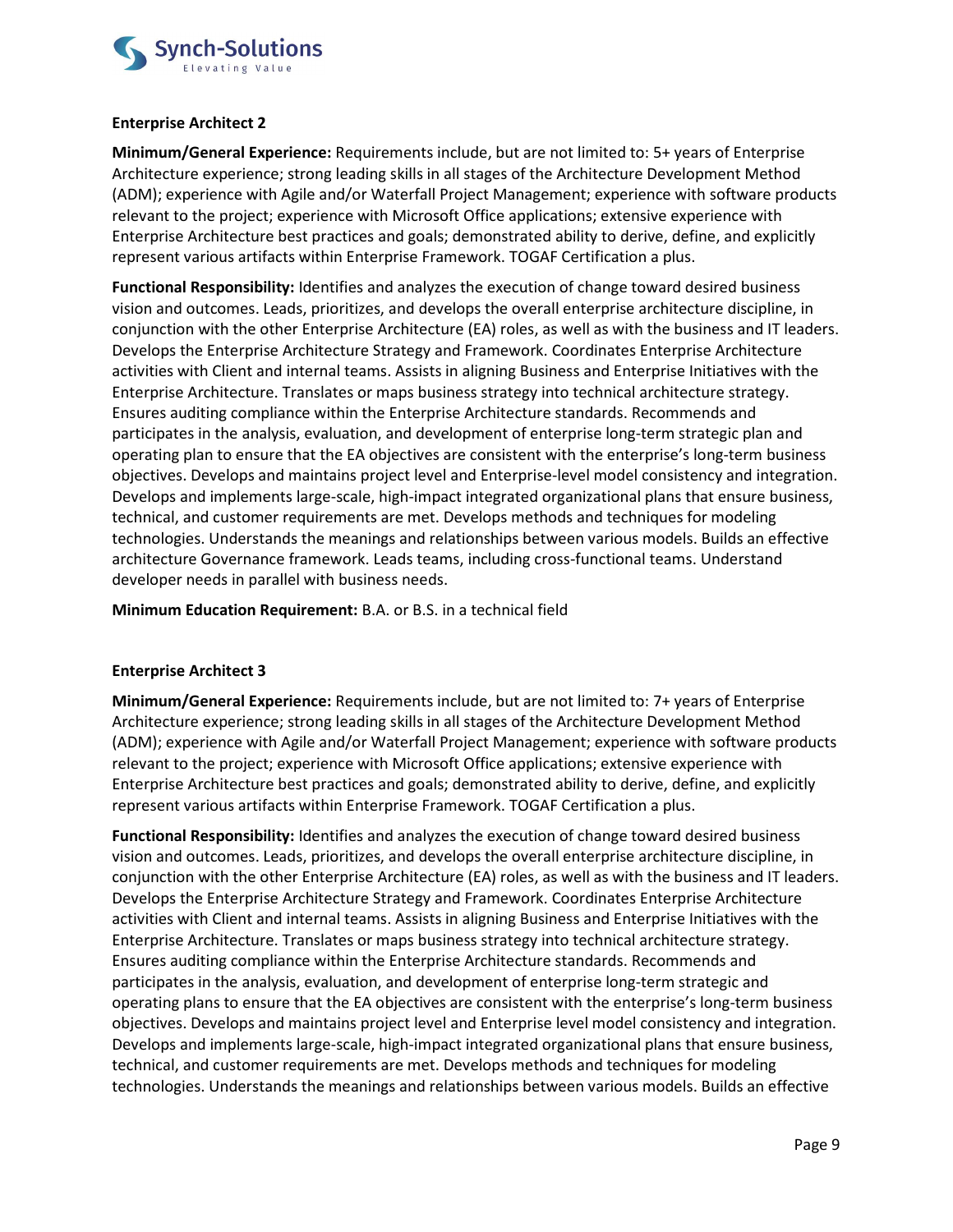

architecture Governance framework. Leads teams, including cross-functional teams. Understand developer needs in parallel with business needs.

## Minimum Education Requirement: B.A. or B.S. in a technical field

# ETL Developer 2

Minimum/General Experience: Requires 3+ years of experience as a data warehouse developer, 3+ years of experience working with MS SQL Server, and 3+ years of experience working with Business Intelligence suites. Requires experience developing and deploying enterprise level SSIS Solutions, and creating complex reports using SSRS Solutions. Microsoft Certified Solutions Expert (Business Intelligence) certification preferred.

Functional Responsibility: Designs and configures an ETL process from the Source System through to a dimensional model. Develops, implements, and maintains Business Intelligence solutions. Designs and develops solutions with SQL Server Integration Services (SSIS) and SQL Server Reporting Services (SSRS). Designs and develops data warehouse solutions. Designs and implements star schemas. Works closely with other stakeholders to successfully deliver solutions. Communicates clearly and effectively with clients, account executives, management and peers. Consistently produces clear, concise status reports. Builds confidence and trust with customers. Displays effective analytical skills.

Minimum Education Requirement: Bachelor's degree in computer science or other related field

#### Functional Lead

Minimum/General Experience: Requires at least 5 years of experience as a Functional Lead. Strong written and verbal communication skills are required.

Functional Responsibility: Analyzes business requirements, provides system design, and implements system solutions. Works with clients and internal stakeholders to identify and understand the functional requirements or business requirements. Addresses complex system problems to deliver overall business and technical process improvement. Manages functional risks and technical risks and resolves issues. May plan and execute data migration, conversion, production cut-over, application go-live, and postproduction activities. Reviews test case results and coordinates with client for approval and sign-off.

Minimum Education Requirement: B.A. or B.S. in a technical field

## Help Desk Technician

Minimum/General Experience: Must be customer service oriented. Requires at least 2 years of experience as a Help Desk Technician.

Functional Responsibility: Provides fast and useful technical assistance on computer systems. Answers user queries on technical issues and offers advice to resolve them. Serves as first point of contact for individuals seeking technical assistance over the phone or email. Performs remote troubleshooting through diagnostic techniques and pertinent questions. Determines the best solution based on the issue and details provided by requestor. Maintains daily performance of computer systems. Installs, modifies, and repairs computer hardware, software, and peripherals. Assists in resolving technical issues with Local Area Networks (LAN), Wide Area Networks (WAN), and other systems. Requires good technical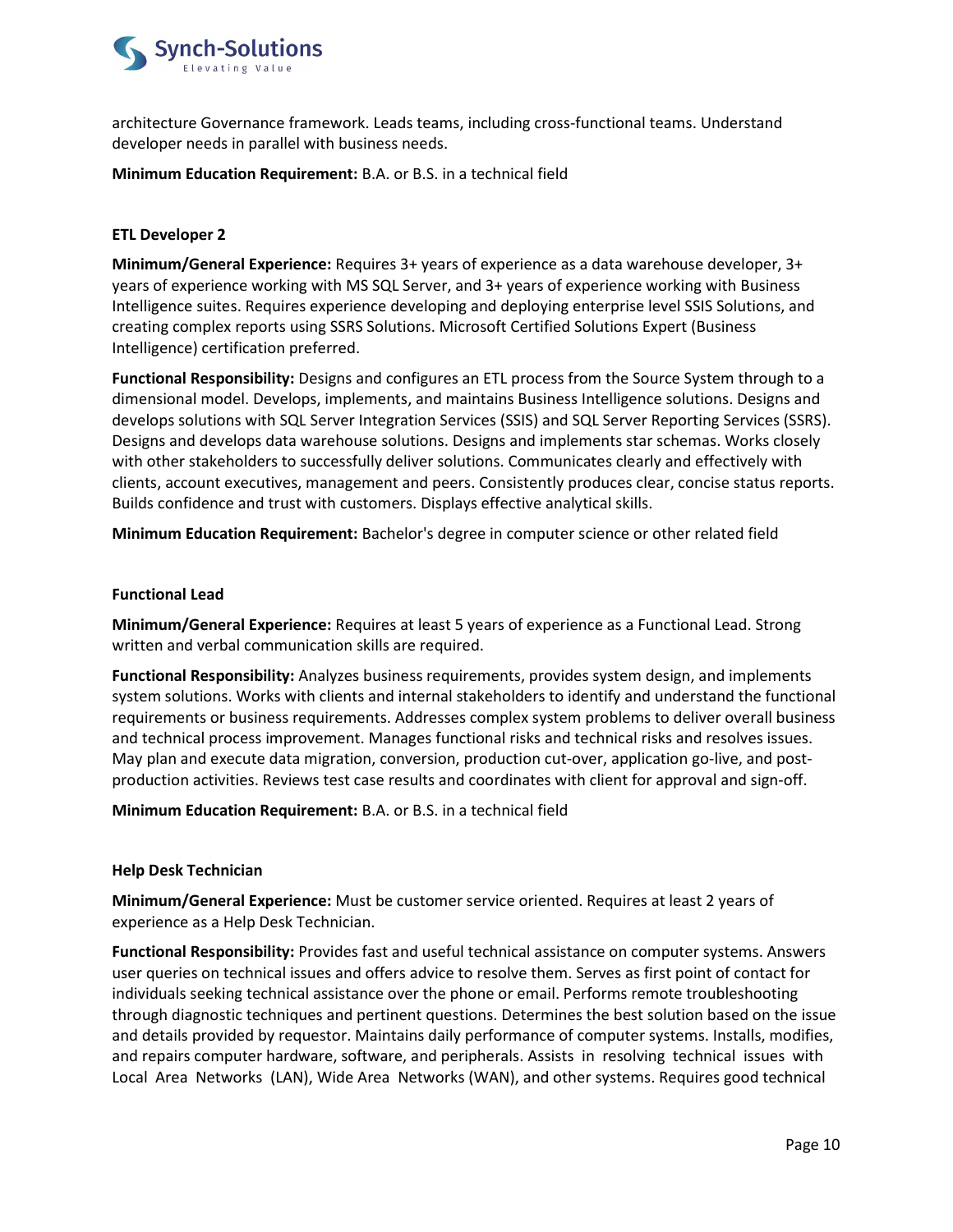

knowledge, ability to communicate effectively to understand and resolve issues, and adeptness at problem analysis and problem solving.

Minimum Education Requirement: Associate's degree required, Bachelor's degree preferred

## RPA Consultant

Minimum/General Experience: Requirements include, but are not limited to: 5+ years of experience implementing RPA solutions. Must have experience with the RPA applications relevant to the project. In addition to experience with the end-to-end life cycle of the RPA process, must have experience with Operating System Management, Application Integration, Application Security and Troubleshooting, and Application Operations Support, RPA Schedule Monitoring, Software Development, and SQL.

Functional Responsibility: Researches resolution of technical issues encountered during the process of (automation) bot development. Monitors runs of code in Test and Production environments. Manages the schedule execution of multiple bots in Test and Production environments. Configures and supports the platform used to host bots. Submits tickets requesting access to the systems, software, network resources needed for bots. Ensures that development, test, and production execution environments are online and report execution errors to developers for bot remediation/correction. Performs monitored runs in development, test, and production environments to ensure that bots execute properly in all environments. Performs code reviews to ensure that bots comply with the relevant standards and best practices.

Minimum Education Requirement: Bachelor's degree in IT or related field

## Solution Architect

Minimum/General Experience: Requirements include, but are not limited to: at least 7 years of experience in IT strategy development, design, and implementation; career and technical progression from hands-on support, development, design, and architecture to portfolio-level responsibilities including standards, strategy, product, and capability roadmaps.

Functional Responsibility: Acts as primary resource responsible for strategy development, design, and implementation of Information Technology (IT) systems. Improves the availability, security, compliance, interoperability, performance, and technology cost of assigned portfolios/platforms. Successfully uses a combination of business, technical and leadership skills. Instigates and synthesizes IT trends into multiyear technology investment plans. Mentors others in a matrixed team environment. Serves as a Subject Matter Expert (SME) for a given technology, and actively collaborates with other Solution Architects on IT standards, innovation, and integration opportunities to enable new value chains and business efficiencies. Ensures IT standards and best practices for several technologies, platform, and portfolio domains and facilitates a collaborative process to establish, gain consensus, and communicate R&D, Invest, and Disinvest product roadmaps. Guides business owners and Technology Services teams to ensure the consistency of their components to the overall business capability, IT product architecture, and IT roadmaps. Architects large-scale and long-term technology transformation.

Minimum Education Requirement: Bachelor's degree in IT or related field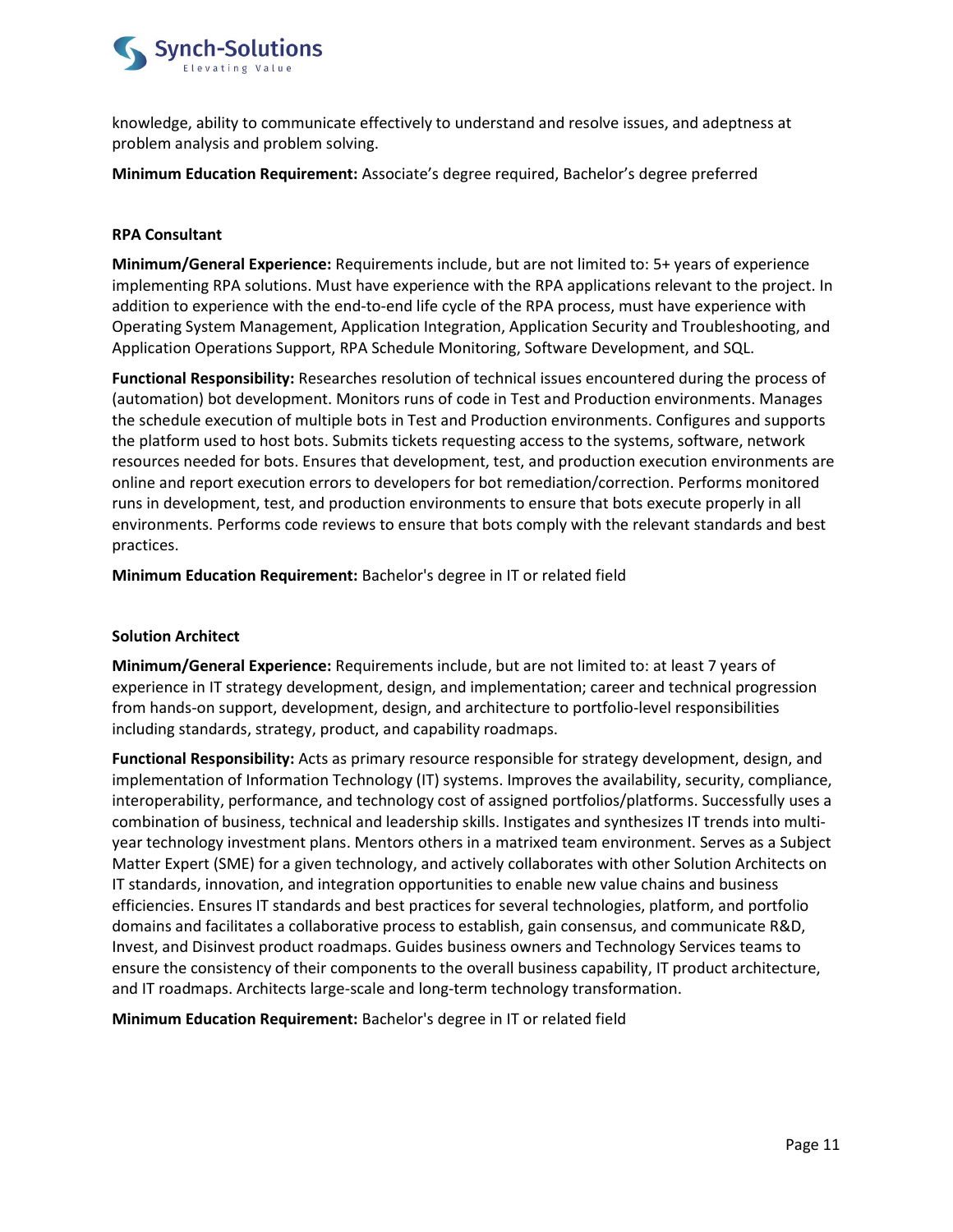

## Subject Matter Advisor

Minimum/General Experience: Requirements include, but are not limited to: 7+ years of relevant work experience; deep experience in a given technology; experience providing recommendations on strategy; understanding of relevant regulatory requirements; experience with relevant programming languages (ex., C, ASPnet, Java/Python); ability to work with geographically dispersed teams.

Functional Responsibility: Serves as main point of communication among all technology teams. Works closely with project teams to provide expertise (functional, technical, industry, tools/methods) to ensure successful solution design and delivery. Develops troubleshooting tools. Defines Development solutions. Addresses issues at the final level of escalation.

Minimum Education Requirement: Bachelor's degree in a technical fiield

# Subject Matter Expert

Minimum/General Experience: Requirements include, but are not limited to: at least 7 years of Information Technology experience; career and technical progression from hands-on support, development, design, and architecture to portfolio-level responsibilities including standards, strategy, product, and capability roadmaps.

Functional Responsibility: Acts as primary resource responsible for strategy development, design, and implementation of Information Technology (IT) systems. Improves the availability, security, compliance, interoperability, performance, and technology cost of assigned portfolios/platforms. Successfully uses a combination of business, technical and leadership skills. Leverages knowledge to develop multi-year technology investment plans. Mentors others in a matrixed team environment. Serves as a Subject Matter Expert (SME) for a given technology, and actively collaborates with other Solution Architects on IT standards, innovation, and integration opportunities to enable new value chains and business efficiencies. Ensures IT standards and best practices for several technologies, platform, and portfolio domains and facilitates a collaborative process to establish, gain consensus, and communicate R&D, Invest, and Disinvest product roadmaps. Guides business owners and Technology Services teams to ensure the consistency of their components to the overall business capability, IT product architecture, and IT roadmaps. Architects large-scale and long-term technology transformation.

Minimum Education Requirement: Bachelor's degree in IT or related field

## Test Analyst 3

Minimum/General Experience: Requirements include, but are not limited to: 7+ years of relevant technology experience, including 5+ years of quality assurance testing experience.

Functional Responsibility: Leads the quality assurance testing team. Responsible for test preparation, including test scenario development, test cases, and test scripts. Responsible for test execution, including data readiness, script execution, and metrics reporting. Coordinates with development team on defect resolution.

Minimum Education Requirement: Bachelor's degree in computer science or a related field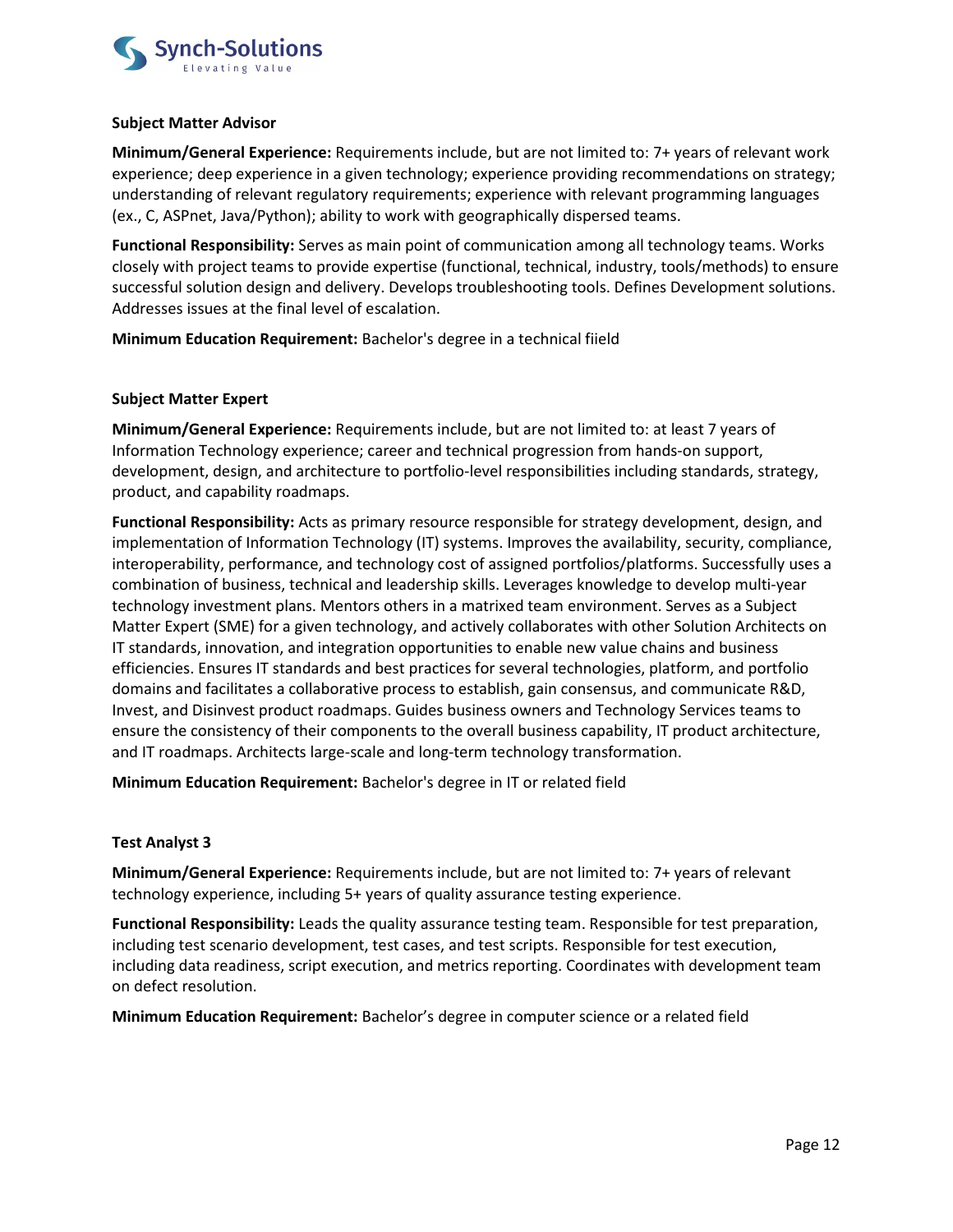

# Labor Categories and Descriptions for SIN 541611

# Benchmarking Analyst

Minimum/General Experience: Requirements include, but are not limited to: 2+ years of demonstrated work experience in project controls and/or benchmarking; demonstrated ability to facilitate technical discussions and to align various stakeholders; proficiency in data collection and data analysis, including small-sample statistics and data visualization tools; excellent communication and presentation skills; Excel, Tableau and/or Power BI proficiency.

Functional Responsibility: Collects and analyzes detailed data throughout the project life cycle to assist teams in planning, designing, and executing Information Technology projects to meet business objectives. Normalizes and prepares data to enable analysis, and works with benchmarking team to conduct analysis. Assists in communicating benchmarking results to company stakeholders.

Minimum Education Requirement: Bachelor's degree in Computer Science or other relevant technical field

## Benchmarking Lead

Minimum/General Experience: Requirements include, but are not limited to: 5+ years of experience in benchmarking or performance assessment; analytical ability and excellent problem-solving skills; ability to work as a team player and a team leader; excellent written and oral communication skills; ability to clearly communicate issues and results to stakeholders; strong organizational skills; effective meeting facilitation skills.

Functional Responsibility: Plans, organizes, controls, and executes benchmarking projects. Identifies all stakeholders and performs requirements gathering. Gathers performance data and characteristics for key applications. Analyzes and optimizes applications to run on client infrastructure. Monitors project progress and provides updates to stakeholders. Tracks budget. Manages group discussion, processes, and conflict. Mentors junior members of the benchmarking team and provides training.

Minimum Education Requirement: Bachelor's degree in Computer Science or other relevant technical field

## Change Management Analyst

Minimum/General Experience: Requirements include, but are not limited to: 3+ years of change management experience; experience and knowledge of business processes; excellent teamwork and facilitation skills; strong interpersonal, communications, and presentation skills; ability to adapt communications style as needed to best suit the audience and situation; and experience designing and developing training for complex IT projects.

Functional Responsibility: Defines the change management approach and plan for transformation. Helps organization and teams bridge gap from current to desired future state in the quickest and most efficient way. Develops, executes, and manages change management strategies, deliverables, and activities. Conducts and reviews stakeholder analysis. Establishes consistent change management standards, methods, and tools to be used throughout project and portfolio management. Develops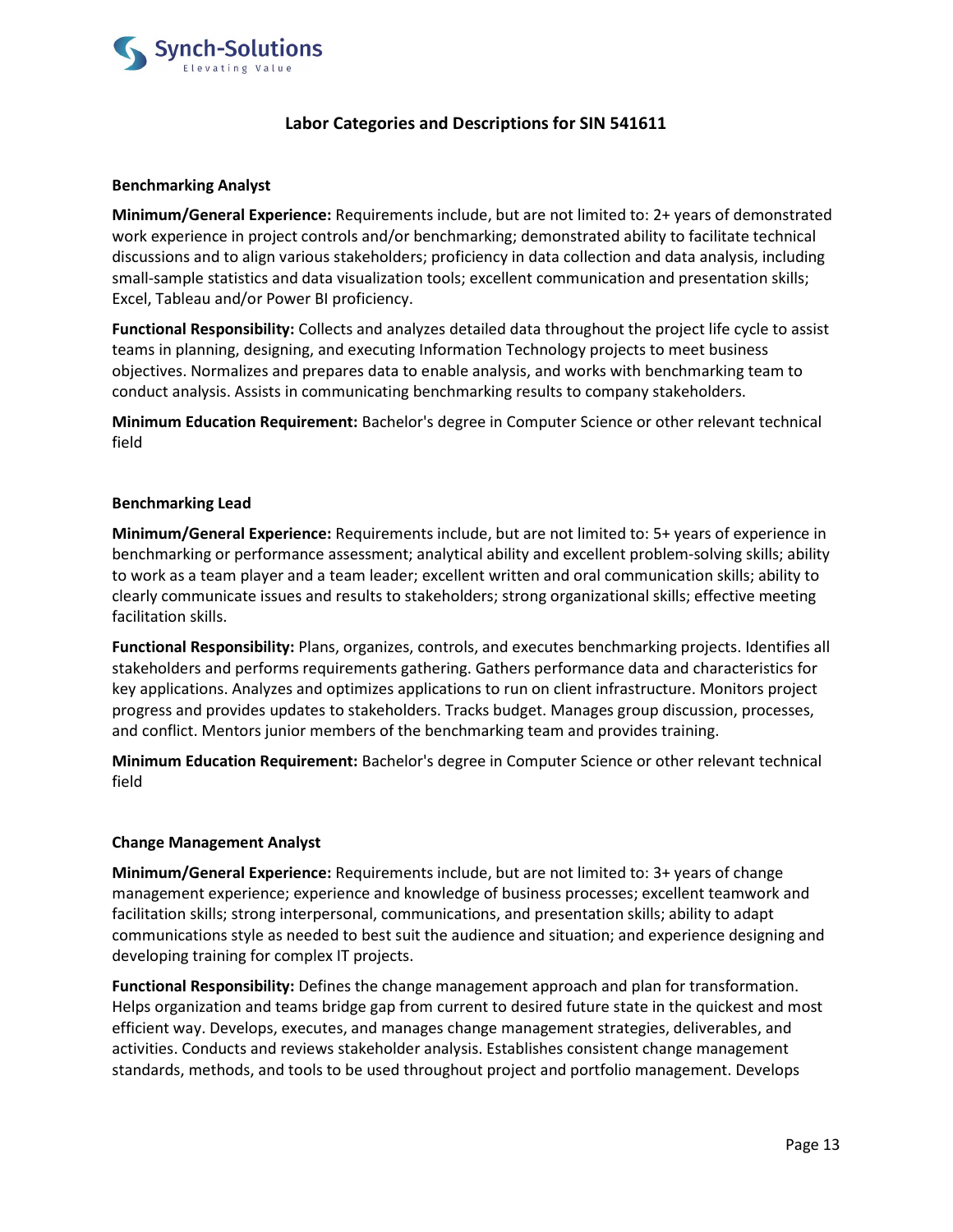

creative sustainment strategies to support the development of client organization's OCM competencies. Writes and reviews change management deliverables and communications.

Minimum Education Requirement: Bachelor's degree in Business Management or other relevant field

# Change Management Lead

Minimum/General Experience: Requirements include, but are not limited to: 7+ years of experience in leading organizational change management; experience and knowledge of business processes; experience working in a consulting environment; demonstrated strategy planning and customer engagement skills; experience leading teams and people through change; excellent teamwork, facilitation, and negotiation skills; advanced interpersonal, communications, and presentation skills; demonstrated ability to present complex technical information; ability to adapt communications style as needed to best suit the audience and situation; experience leading business/IT training design, development, and delivery for complex IT projects and audiences of varying levels and business functions; and excellent active listening skills.

Functional Responsibility: Defines the change management approach and plan for transformation. Helps organization and teams bridge gap from current to desired future state in the quickest and most efficient way. Develops, executes, and manages change management strategy, deliverables, and activities. Conducts and reviews stakeholder analysis. Leads team of Change Management professionals. Leads engagement with client organization's Senior Leadership. Establishes consistent change management standards, methods, and tools to be used throughout project and portfolio management. Develops creative sustainment strategies to support the development of client organization's OCM competencies. Represents OCM through governance and project/program/product gating activities. Writes, reviews, and provides final approval on change management deliverables and communications. Engages with strategic partners to ensure that governance, oversight, and support of OCM is consistent across the organization. Champions change with IT department and business partners, presents complex concepts, and continually seeks new and innovative ways to solve business/IT problems.

Minimum Education Requirement: Bachelor's degree in Business Management or other relevant field

## Process Analyst 1

Minimum/General Experience: Requirements include, but are not limited to: 3+ years of experience as a process analyst; detailed knowledge of business functions, workflows, and processes; knowledge of latest business practices and technologies; excellent written and oral communication skills; analytical and problem-solving skills.

Functional Responsibility: Identifies areas where the business can improve processes and workflows in order to remain competitive in its industry. Analyzes existing processes, interviews stakeholders, gathers data, identifies areas for improvement, and develops new business strategies that meet or exceed client expectations. Designs workflow and process strategies to improve business performance. Creates and presents process reports. Oversees the implementation of revised company processes and workflows. Monitors the efficacy of updated workflows.

Minimum Education Requirement: Bachelor's degree in business management, operations, or other relevant field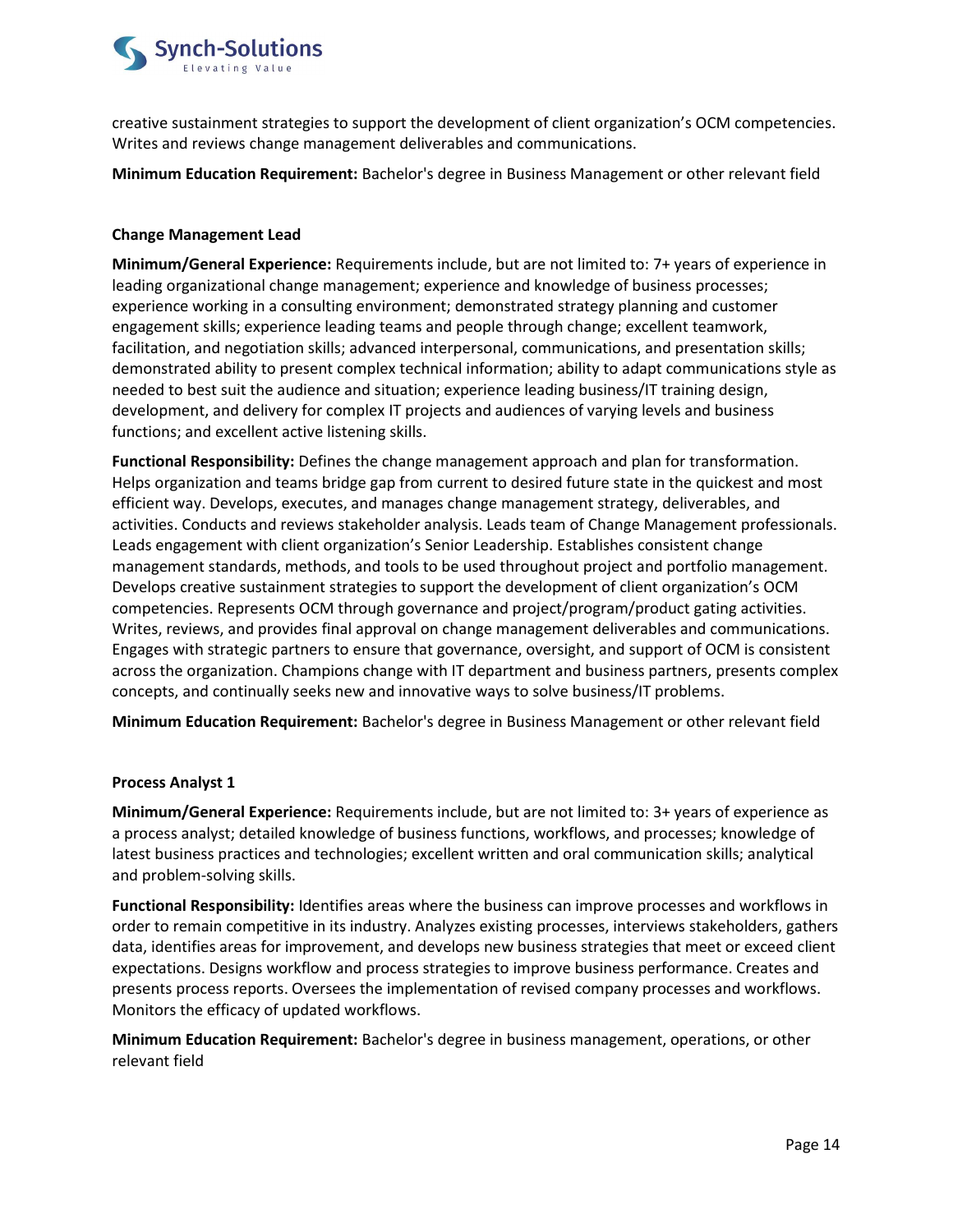

#### Process Design Lead

Minimum/General Experience: Requirements include, but are not limited to: 5+ years of managerial experience; capability to resolve escalated issues arising from operations and requiring coordination with other stakeholder areas; business analytics and process modeling skills; excellent written and oral communication skills; ability to understand complex issues and drive effective problem-solving; excellent time management skills.

Functional Responsibility: Oversees the development of business process related policies and the implementation of organization-wide business process initiatives. Directs the analysis and optimization of the client's business processes in order to improve overall organizational performance. Leads the study of operational and performance data and identifies opportunities to align business processes with information technology. Understands business challenges and effectively presents them to stakeholders. Ensures that deployed processes and capabilities deliver to business objectives. Identifies tools and techniques to drive toward the future-state process design.

Minimum Education Requirement: Bachelor's degree in business management, operations, or other relevant field

## Program Manager 1

Minimum/General Experience: Requirements include, but are not limited to: 2 to 5 years of project management experience; experience managing large complex projects or small programs; strong communication skills; and proficiency with Microsoft Office Suite. CGEIT and Six-Sigma certifications and COBIT experience preferred. PMI PMP certification a plus.

Functional Responsibility: Manages strategic large-scale projects. Responsible for making reliable tactical decisions with minimal intervention from senior management. Makes recommendations on strategic issues and establishes overall governance practice for the Corporate IT organization. Institutes strong portfolio governance to guide the selection, prioritization, delivery and support of IT projects. Ensures timely and consistent communication to stakeholders on progress, impacts, and changes associated with management of the portfolio. Enforces effective standards, tools, and processes that enable continuous, measurable improvements in the quality of planning and delivery of IT projects and the portfolio. Leverages IT portfolio management best practices. Delivers standardized project reporting and dashboards to clearly and succinctly show the health and status of projects and the overall portfolio. Effectively communicates constraints, costs, schedule, scope, risks and issues. Establishes Key Performance Indicators (KPIs) to measure performance to schedule and budget, resource utilization, quality of delivery and business value. Leads and motivates staff, ensuring adherence to the client's policies, procedures and standards.

Minimum Education Requirement: Bachelor's degree in IT or related field

## Program Manager 2

Minimum/General Experience: Requires 7+ years of project management experience; proven experience managing enterprise-wide, complex level IT projects; strong communication skills; and proficiency with Microsoft Office Suite. CGEIT and Six-Sigma certifications and COBIT experience preferred.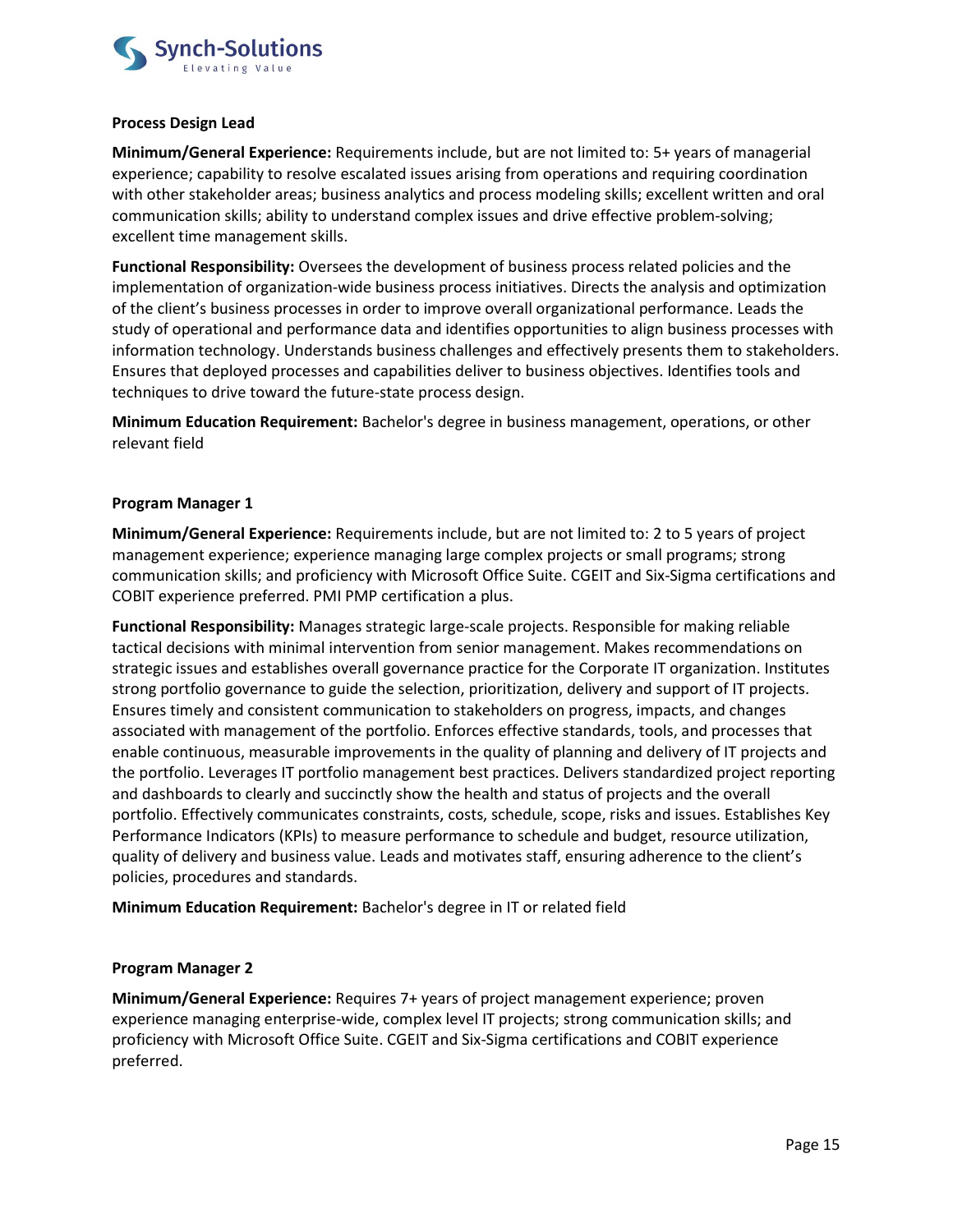

Functional Responsibility: Manages strategic large-scale projects. Responsible for making reliable tactical decisions with minimal intervention from senior management. Makes recommendations on strategic issues and establishes overall governance practice for the Corporate IT organization. Institutes strong portfolio governance to guide the selection, prioritization, delivery and support of IT projects. Ensures timely and consistent communication to stakeholders on progress, impacts, and changes associated with management of the portfolio. Enforces effective standards, tools, and processes that enable continuous, measurable improvements in the quality of planning and delivery of IT projects and the portfolio. Leverages IT portfolio management best practices. Delivers standardized project reporting and dashboards to clearly and succinctly show the health and status of projects and the overall portfolio. Effectively communicates constraints, costs, schedule, scope, risks and issues. Establishes Key Performance Indicators (KPIs) to measure performance to schedule and budget, resource utilization, quality of delivery and business value. Leads and motivates staff, ensuring adherence to the client's policies, procedures and standards.

Minimum Education Requirement: Bachelor's degree in IT or related field

# Program Manager 3

Minimum/General Experience: Requires 10+ years of project management experience; proven experience managing enterprise-wide, complex level IT projects; strong communication skills; and proficiency with Microsoft Office Suite. PMI PMP, CGEIT, and Six-Sigma certifications and COBIT experience preferred.

Functional Responsibility: Manages strategic large-scale projects. Responsible for making reliable tactical decisions with minimal intervention from senior management. Makes recommendations on strategic issues and establishes overall governance practice for the Corporate IT organization. Institutes strong portfolio governance to guide the selection, prioritization, delivery and support of IT projects. Ensures timely and consistent communication to stakeholders on progress, impacts, and changes associated with management of the portfolio. Enforces effective standards, tools, and processes that enable continuous, measurable improvements in the quality of planning and delivery of IT projects and the portfolio. Leverages IT portfolio management best practices. Delivers standardized project reporting and dashboards to clearly and succinctly show the health and status of projects and the overall portfolio. Effectively communicates constraints, costs, schedule, scope, risks and issues. Establishes Key Performance Indicators (KPIs) to measure performance to schedule and budget, resource utilization, quality of delivery and business value. Leads and motivates staff, ensuring adherence to the client's policies, procedures and standards. Requires 10+ years of project management experience; proven experience managing enterprise-wide, complex level IT projects; strong communication skills; and proficiency with Microsoft Office Suite. PMI PMP, CGEIT, and Six-Sigma certifications and COBIT experience preferred.

Minimum Education Requirement: Bachelor's degree in IT or related field

# Project Coordinator

Minimum/General Experience: 2+ years of experience in project management or as an administrative assistant required.

Functional Responsibility: Works with the project manager to coordinate and accomplish the necessary project tasks and requirements to help synchronize project elements and make them operate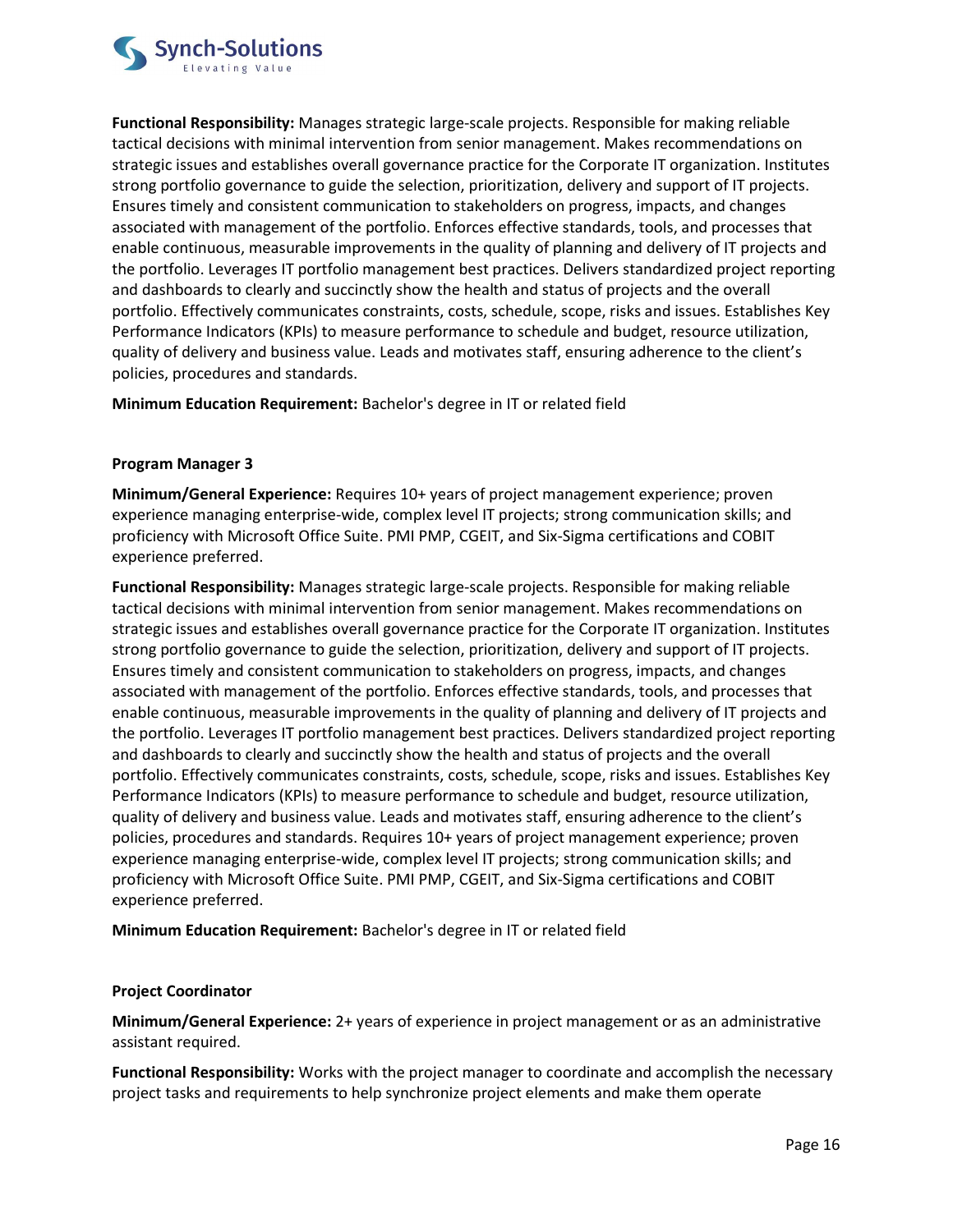

successfully. Assists project manager in executing management plans for projects. Helps coordinate and manage project from inception to completion. Tracks and reports on project status. Organizes and maintains project documentation. Facilitates communication between management and staff. Maintains and manages project databases. Helps create and maintain project budget. Assists in ensuring compliance with project specifications and alignment with client goals. Helps create and adhere to project timeline and calendar. Schedules meetings, phone calls, and site visits. Consults with and gathers information from technicians, engineers, and contractors. Manages time reporting across team. Performs other duties as assigned by management.

Minimum Education Requirement: Bachelor's degree in business management or related field

## Project Manager 1

Minimum/General Experience: Typically requires 5-7 years of experience as a project manager with plan, resource and issue/change management responsibilities.

Functional Responsibility: Overall responsibility for the successful completion of client projects. Projects may range from small to large clients, single product to enterprise, single-site to multinational with low to medium complexity in technology model or level of complexity. Provides leadership for development and maintenance of a high-performance project team. Acts as front-line contact with client representatives on project-related issues. Anticipates client needs. Determines project scope and defines/documents resources, skill requirements, project plan, milestones, and metrics. Monitors project status and performs risk management; anticipates problems and resolves them or escalates them to appropriate level of management for resolution to ensure project completion is within budget, of the highest quality, on schedule, and meets or exceeds customer expectations. Organizes time effectively and determines the right resources needed to effectively perform job assignments. Recommends tools and standards, along with strategies for improvements. Cultivates and maintains strong relationships with the customer's management and project teams. Works with colleagues, customers, and other resources in a collaborative manner to reach decisions and solve problems. Cultivates team members' development of skills and breadth of knowledge. Promotes open flow of information with stakeholders and project team. Writes documentation and complex reports in a clear and concise manner and presents information in a well-organized, clear and efficient manner. Understands technical, cost, risk and business implications of potential decisions on other projects and client needs, and incorporates these into recommendations.

Minimum Education Requirement: B.A./B.S. in a technical or business field

## Project Manager 2

Minimum/General Experience: Typically requires 5-7 years of experience as a project manager with plan, resource and issue/change management responsibilities.

Functional Responsibility: Overall responsibility for the successful completion of client projects. Projects may range from small to large clients, single product to enterprise, single-site to multinational with low to medium complexity in technology model or level of complexity. Provides leadership for development and maintenance of a high-performance project team. Acts as front-line contact with client representatives on project-related issues. Anticipates client needs. Determines project scope and defines/documents resources, skill requirements, project plan, milestones, and metrics. Monitors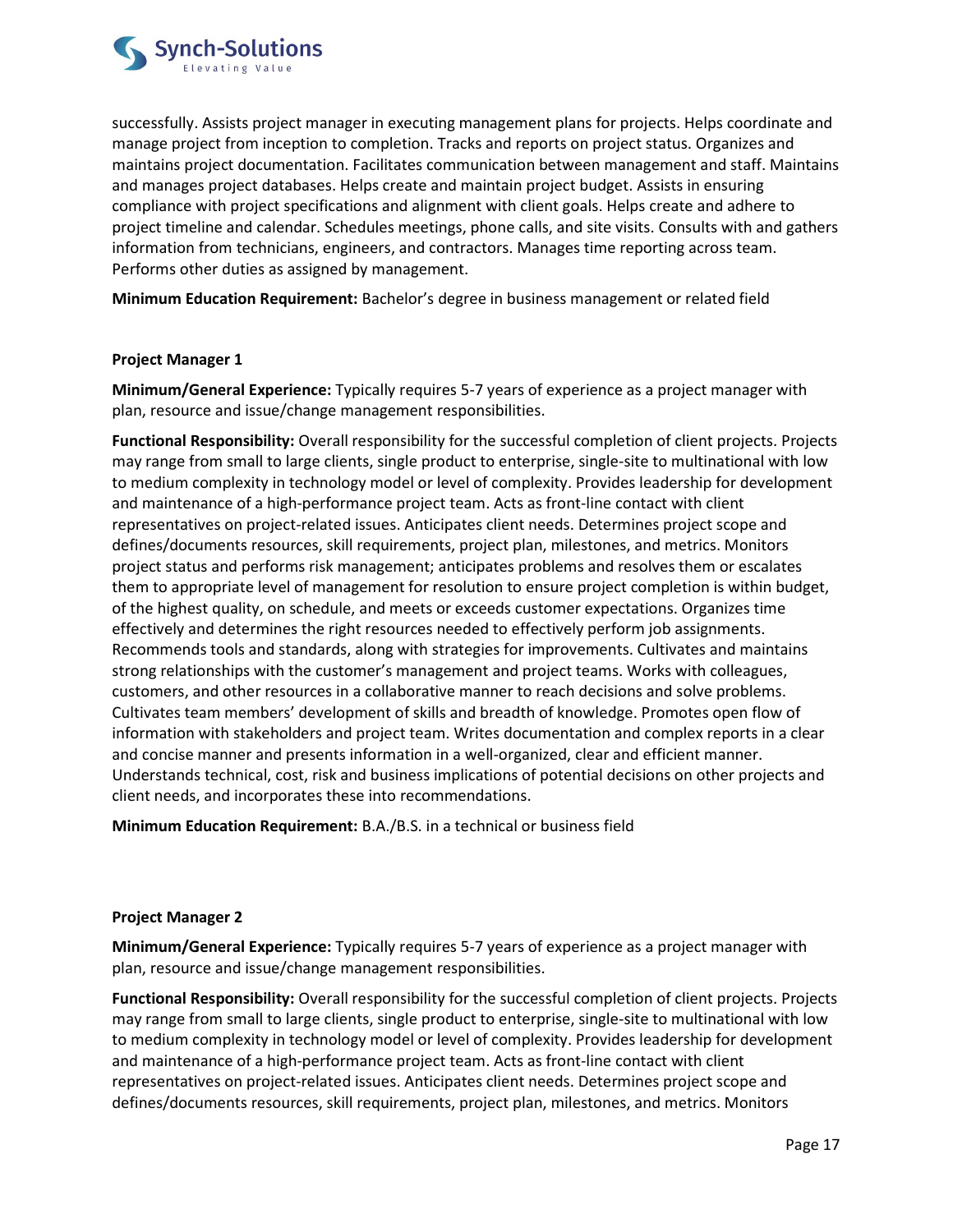

project status and manages risk; anticipates problems and resolves them or escalates them to appropriate level of management for resolution to ensure project completion is within budget, of the highest quality, on schedule, and meets or exceeds customer expectations. Organizes time effectively and determines the right resources needed to effectively perform job assignments. Recommends tools and standards, along with strategies for improvements. Cultivates and maintains strong relationships with the customer's management and project teams. Works with colleagues, customers, and other resources in a collaborative manner to reach decisions and solve problems. Cultivates team members' development of skills and breadth of knowledge. Promotes open flow of information with stakeholders and project team. Writes documentation and complex reports in a clear and concise manner and presents information in a well-organized, clear and efficient manner. Understands technical, cost, risk and business implications of potential decisions on other projects and client needs, and incorporates these into recommendations.

Minimum Education Requirement: B.A./B.S. in a technical or business field

# Project Manager 3

Minimum/General Experience: Typically requires 7+ years of experience as a project manager with plan, resource and issue/change management responsibilities.

Functional Responsibility: Overall responsibility for the successful completion of client projects. Projects may range from small to large clients, single product to enterprise, single-site to multinational with low to medium complexity in technology model or level of complexity. Provides leadership for development and maintenance of a high-performance project team. Acts as front-line contact with client representatives on project-related issues. Anticipates client needs. Determines project scope and defines/documents resources, skill requirements, project plan, milestones, and metrics. Monitors project status and manages risk; anticipates problems and resolves them or escalates them to appropriate level of management for resolution to ensure project completion is within budget, of the highest quality, on schedule, and meets or exceeds customer expectations. Organizes time effectively and determines the right resources needed to effectively perform job assignments. Recommends tools and standards, along with strategies for improvements. Cultivates and maintains strong relationships with the customer's management and project teams. Works with colleagues, customers, and other resources in a collaborative manner to reach decisions and solve problems. Cultivates team members' development of skills and breadth of knowledge. Promotes open flow of information with stakeholders and project team. Writes documentation and complex reports in a clear and concise manner and presents information in a well-organized, clear and efficient manner. Understands technical, cost, risk and business implications of potential decisions on other projects and client needs, and incorporates these into recommendations.

Minimum Education Requirement: B.A./B.S. in a technical or business field

## Receptionist/Admin

Minimum/General Experience: Requires at least 2 years of experience.

Functional Responsibility: Conducts daily functions and provides high-volume support and coordination of assignments to management and other staff members. Communicates with various levels to address all inquiries and issues and provides necessary research, problem-solving and resolution support. Organizes, oversees, and facilitates day-to-day administrative operations. Coordinates appointment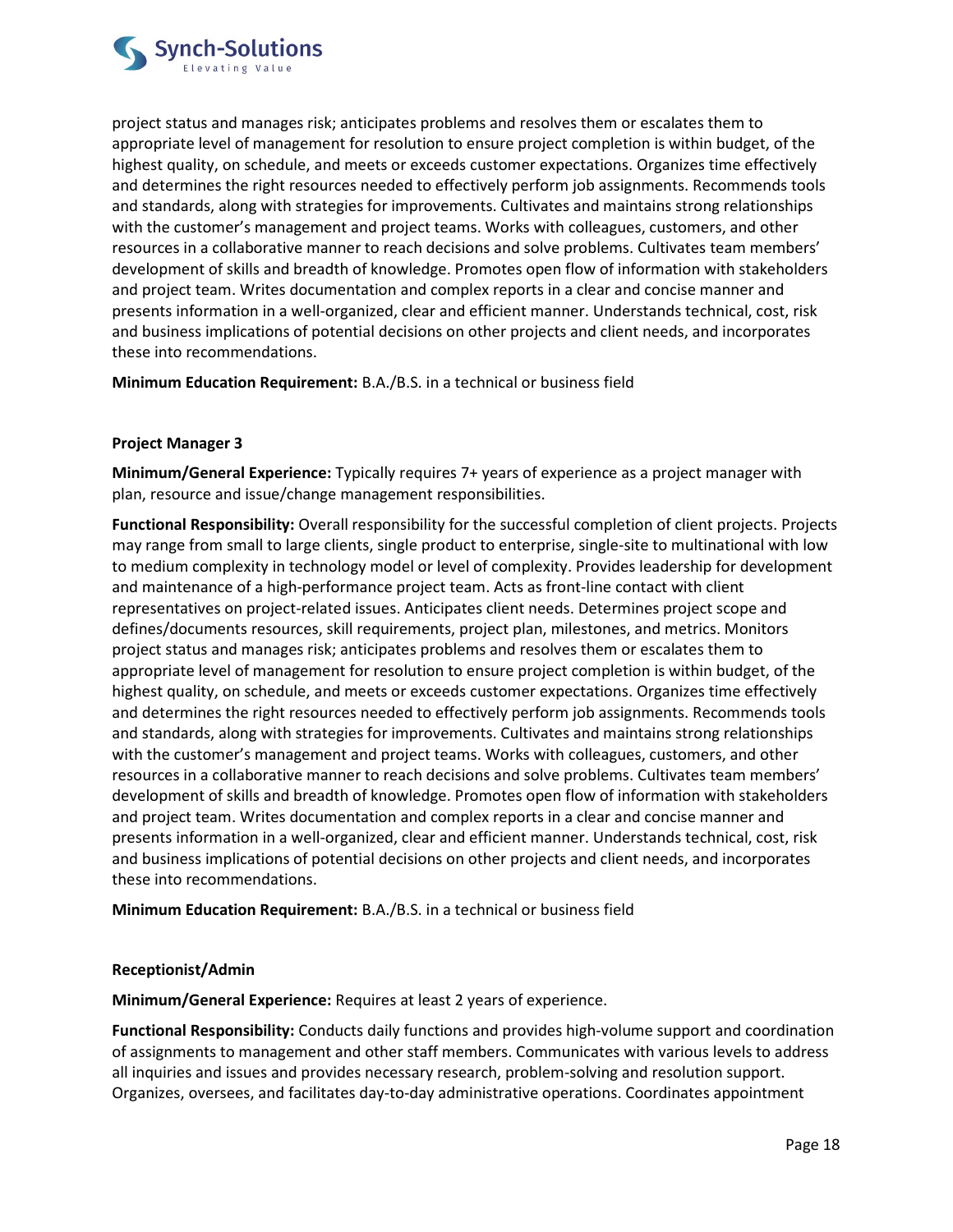

scheduling and establishing of agendas. Collaborates with various staff and departments in preparing special projects. Coordinates department meetings; arranges use of conference rooms and outside facilities. Serves as a contact to internal and external clients. Communicates procedures and time frames to employees regarding complex questions that require further research and analysis. Provides timely and accurate recordkeeping and administrative work. Provides administrative support to senior management; assists team members with work load when required. May conduct various analytical special projects, especially involving preparations for senior management meetings. Requires excellent communication and interpersonal skill, along with ability to communicate effectively with clients, peers, and management; strong time-management skills; flexibility and adaptability; ability to prioritize workflow activities and handle concurrent, multi-tasked work assignments; ability to handle sensitive issues and the highest level of confidential information, and in-depth knowledge of administrative practices and procedures.

Minimum Education Requirement: Associate's degree required, Bachelor's degree preferred

# Technical Writer

Minimum/General Experience: Requirements include, but are not limited to: 3 to 5 years of proven working experience in technical writing; attention to detail; ability to quickly grasp complex technical concepts quickly and make them easily understandable to the intended audience; excellent writing skills; strong working knowledge of Microsoft Office suite; familiarity with the Software Development Life Cycle and System Development Life Cycle.

Functional Responsibility: Produces high-quality documentation that meets organizational standards and is appropriate for its intended audience. Works with teams to gain an in-depth understanding of system and application documentation requirements. Works collaboratively with project managers, developers, quality engineers, and other team members. Creates training materials on associated with implementations and upgrades for end-users and other stakeholders. Maintains the document management system.

Minimum Education Requirement: Bachelor's degree in a relevant field

## Training Lead 1

Minimum/General Experience: Requirements include, but are not limited to: 3+ years of experience in instructional design and instructional technology; 3+ years of business experience in related field; experience as a Subject Matter Expert in developing training across diverse organizations; excellent knowledge of learning theories and instructional design models, lesson and curriculum planning skills; ability to write effective copy, instructional text, and audio scripts/video scripts.

Functional Responsibility: Works with project team and clients to define a solution that will meet the agreed-upon requirements, including assessing, performing gap analysis, conducting feasibility studies, and verifying/confirming requirements to produce options/recommendations. Designs/develops/implements training for both commercial and custom applications utilizing current learning principles/concepts, instructional design theory/evaluation methods and training techniques /technologies available to support development, delivery, administration, and evaluation. Prepares/conducts/facilitates training in support of services, applications, and systems. Creates

instructor-led, web-based, and blended learning solutions. Collaborates closely with various business